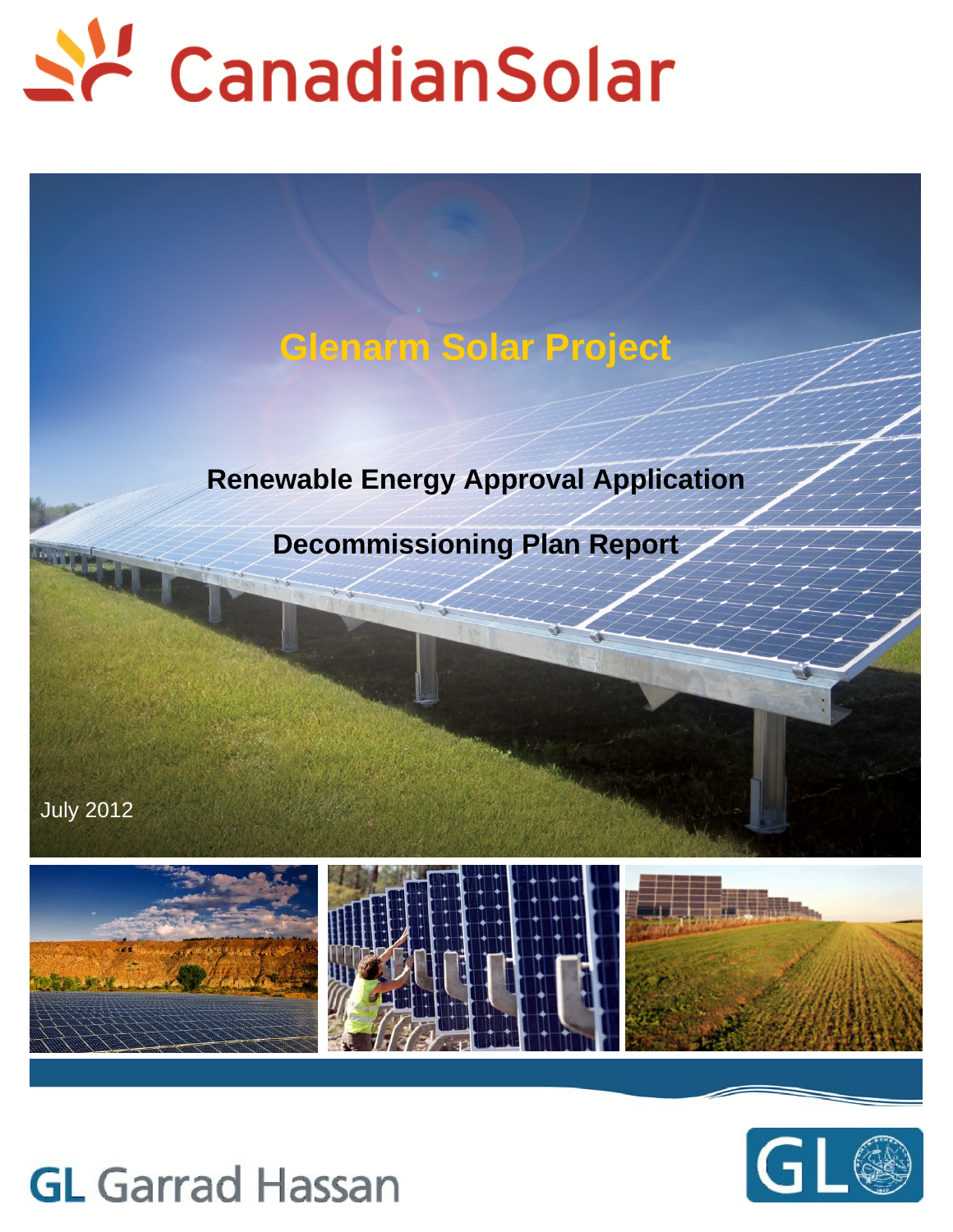# **GL** Garrad Hassan



## **GLENARM SOLAR PROJECT**

## **RENEWABLE ENERGY APPROVAL APPLICATION**

### **DECOMMISSIONING PLAN REPORT**

| Canadian Solar Solutions Inc. |
|-------------------------------|
| <b>Terry Rasmussen</b>        |
| 792-04                        |
|                               |
| Final                         |
| Client's Discretion           |
| 05 July 2012                  |
|                               |

Author: D. Boudreau

Approved by: P. Henn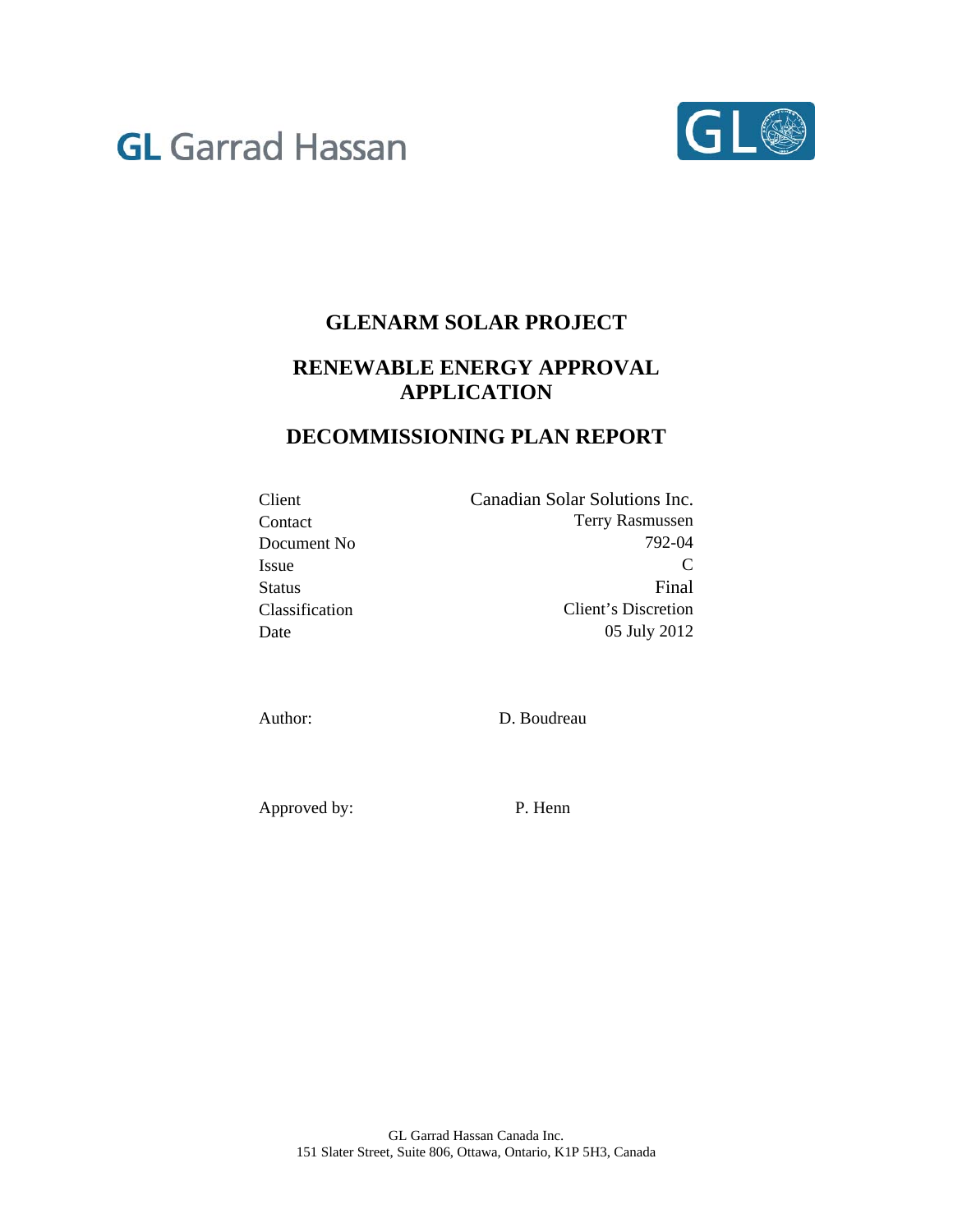#### **IMPORTANT NOTICE AND DISCLAIMER**

1. Acceptance of this document by the Client is on the basis that GL Garrad Hassan Canada Inc., a GL group member traded as GL Garrad Hassan (hereafter ''GL GH''), is not in any way to be held responsible for the application or use made of the findings or results of the analysis and that such responsibility remains with the Client.

This Report shall be for the sole use of the Client for whom the Report is prepared. The document is subject to the terms of the Agreement between the Client and GL GH and should not be relied on by third parties for any use whatsoever without the express written authority of GL GH. The Report may only be reproduced and circulated in accordance with the Document Classification and associated conditions stipulated in the Agreement, and may not be disclosed in any offering memorandum without the express written consent of GL GH.

GL GH does not provide legal, regulatory, tax and/or accounting advice. The recipient must make its own arrangements for consulting in these areas.

This document has been produced from information at the date of this document and, where applicable, information relating to dates and periods referred to in this document. The Report is subject to change without notice and for any reason including, but not limited to, changes in information, conclusion and directions from the Client.

2. This report has been produced from information relating to dates and periods referred to in this report. The report does not imply that any information is not subject to change.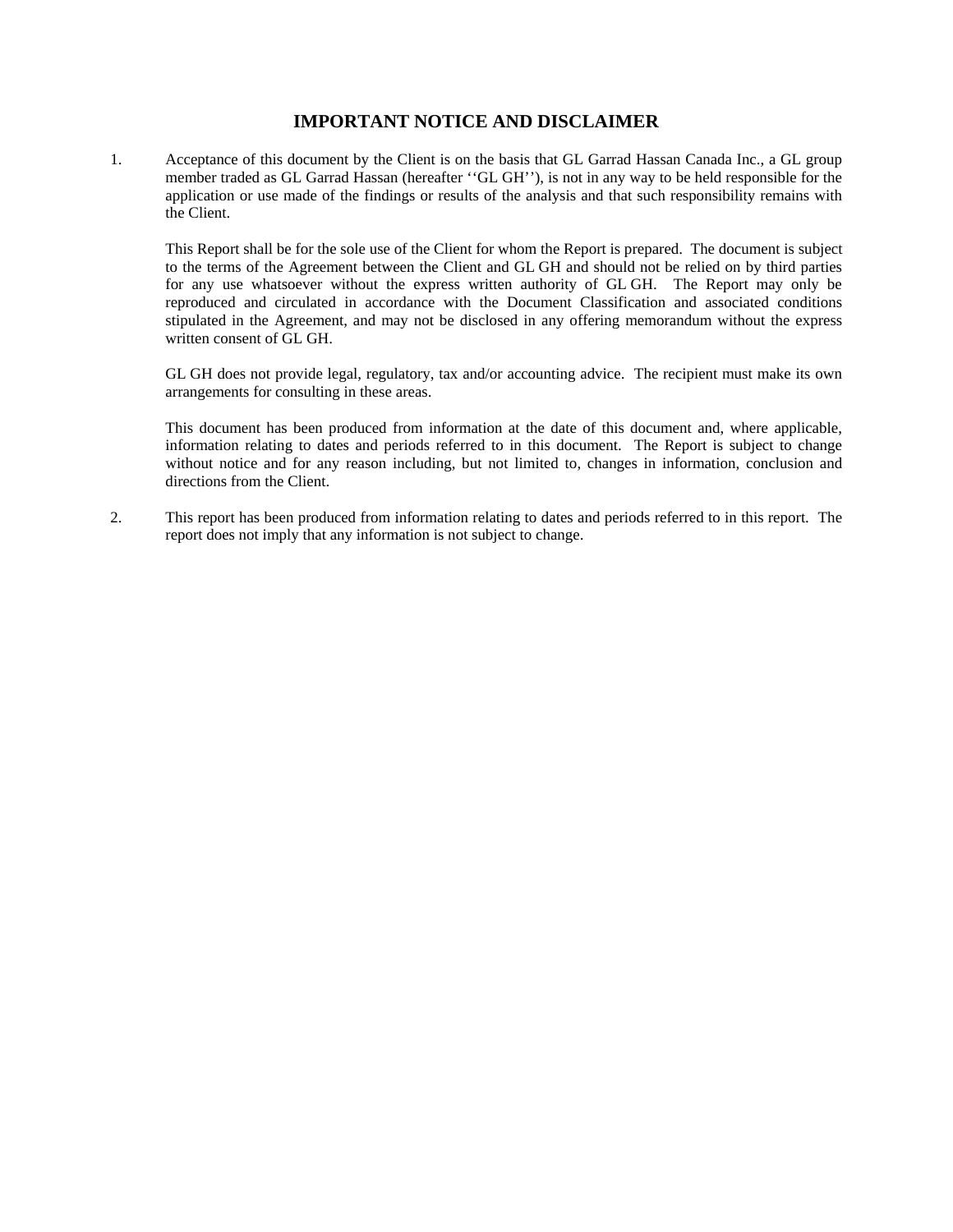### **KEY TO DOCUMENT CLASSIFICATION**

| <b>Strictly Confidential</b> | For disclosure only to named individuals within the<br>Client's organization                                                       |
|------------------------------|------------------------------------------------------------------------------------------------------------------------------------|
| Private and Confidential     | For disclosure only to individuals directly concerned<br>with the subject matter of the Report within the<br>Client's organization |
| Commercial in Confidence     | Not to be disclosed outside the Client's organization                                                                              |
| GL GH only                   | Not to be disclosed to non-GL GH staff                                                                                             |
| <b>Client's Discretion</b>   | Distribution for information only at the discretion of<br>the Client (subject to the above Important Notice and<br>Disclaimer)     |
| Published                    | Available for information only to the general public<br>(subject to the above Important Notice and Disclaimer)                     |

© 2012 GL Garrad Hassan Canada Inc.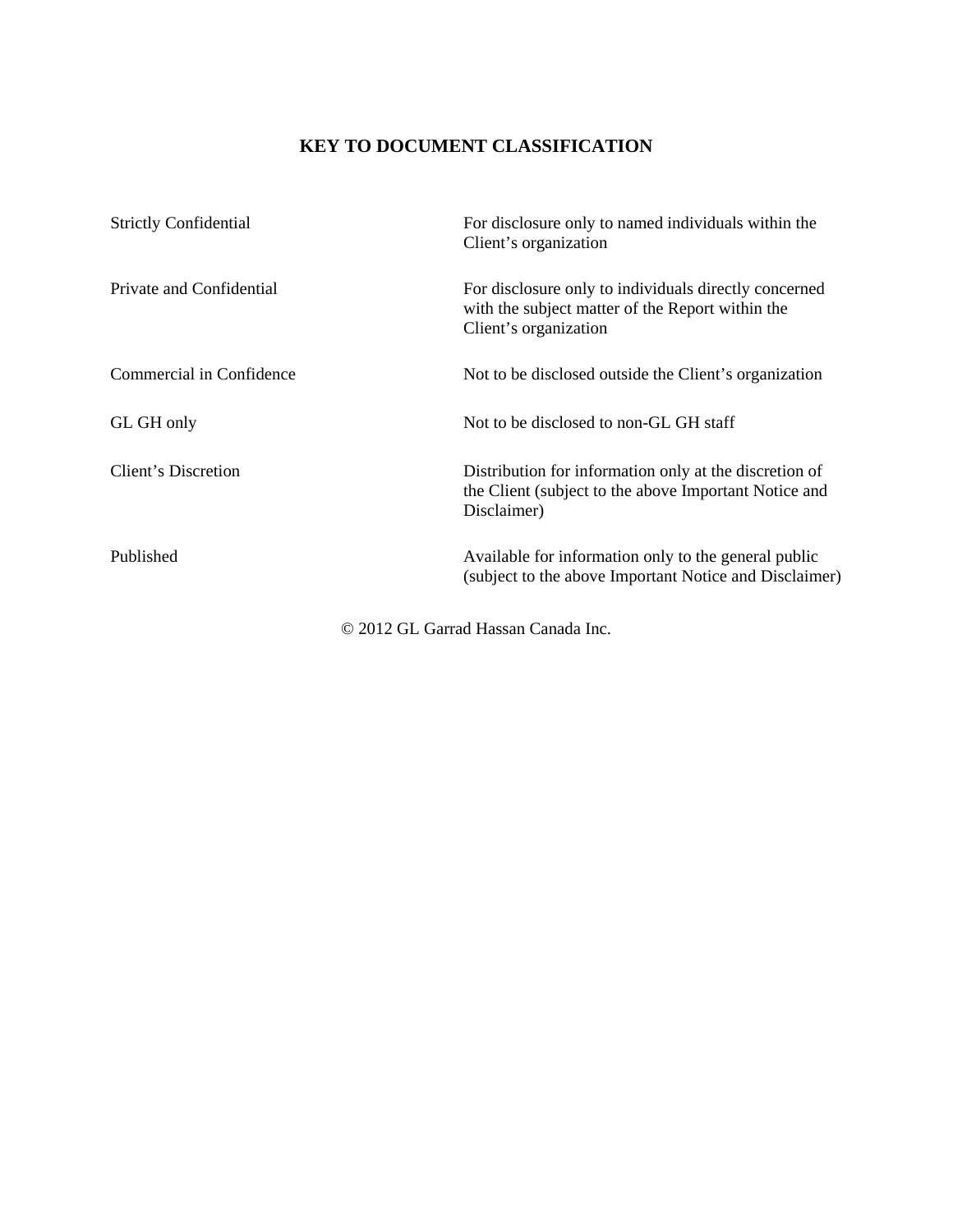#### **REVISION HISTORY**

| <b>Issue</b> | <b>Issue Date</b> | <b>Summary</b>                                          |
|--------------|-------------------|---------------------------------------------------------|
| $\mathbf{A}$ | 23 February 2012  | Original issue (electronic version only)                |
| $\, {\bf B}$ | 16 March 2012     | SkyPower Limited edits (electronic version only)        |
| $\mathsf{C}$ | 05 July 2012      | Re-branding to Canadian Solar (electronic version only) |
|              |                   |                                                         |
|              |                   |                                                         |
|              |                   |                                                         |
|              |                   |                                                         |
|              |                   |                                                         |
|              |                   |                                                         |
|              |                   |                                                         |
|              |                   |                                                         |
|              |                   |                                                         |
|              |                   |                                                         |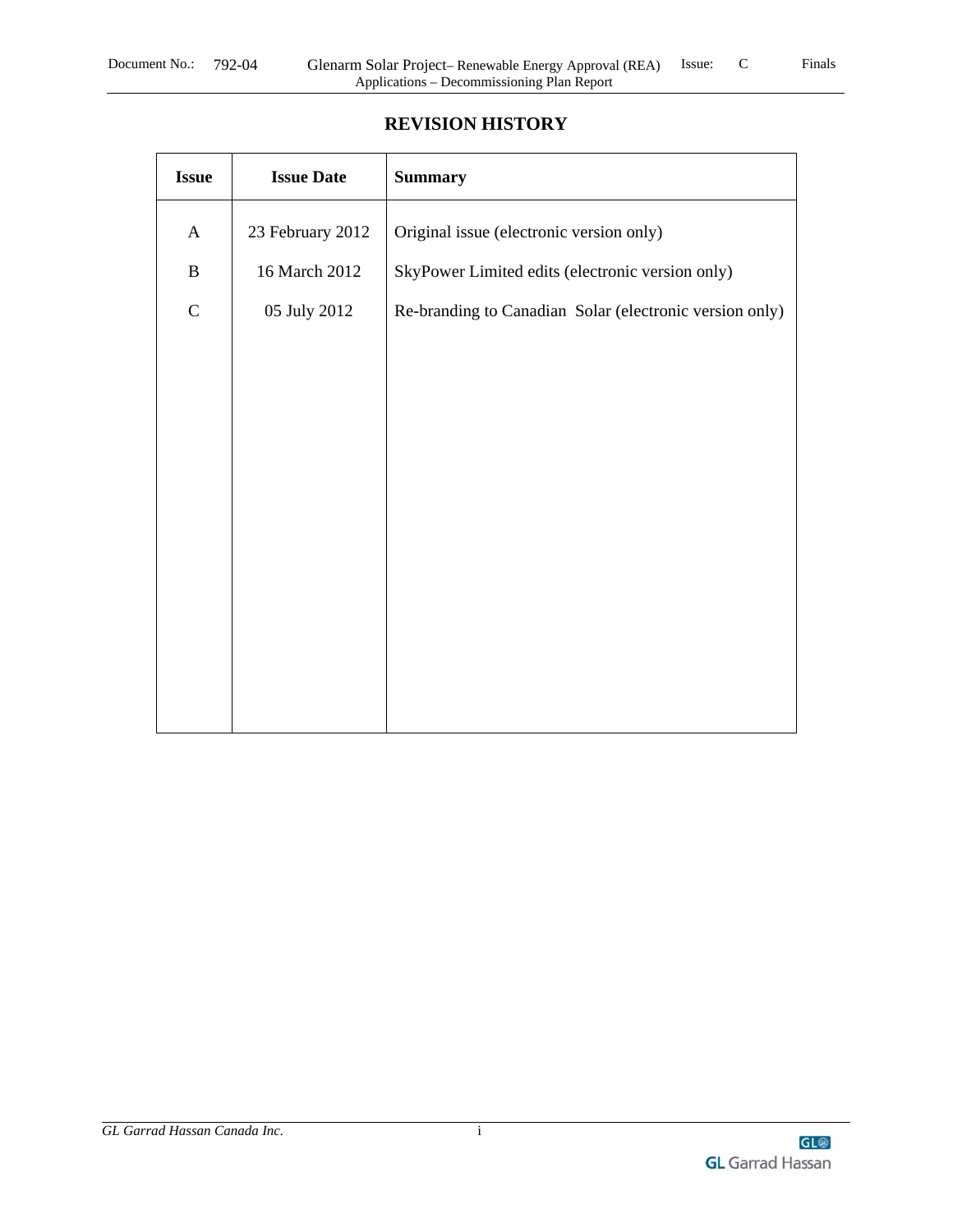#### **TABLE OF CONTENTS**

| 1              | <b>PREAMBLE</b> |                                            |                                                                            | $\mathbf{1}$     |  |
|----------------|-----------------|--------------------------------------------|----------------------------------------------------------------------------|------------------|--|
| $\overline{2}$ |                 |                                            | <b>DECOMMISSIONING</b>                                                     | $\boldsymbol{2}$ |  |
|                | 2.1             |                                            | Decommissioning during Construction or Operations (Abandonment of Project) | $\overline{2}$   |  |
|                | 2.2             | Decommissioning after Ceasing Operation    |                                                                            |                  |  |
|                | 2.3             | Procedures for Dismantling and Demolishing |                                                                            |                  |  |
|                |                 | 2.3.1                                      | Above-Ground Structure Decommissioning                                     | 3                |  |
|                |                 | 2.3.2                                      | Below-ground Structure Decommissioning                                     | 3                |  |
|                |                 | 2.3.3                                      | <b>Equipment Dismantling and Removal</b>                                   | $\overline{4}$   |  |
| 3              |                 |                                            | <b>SITE RESTORATION</b>                                                    | 5                |  |
| 4              |                 |                                            | <b>ENVIRONMENTAL EFFECTS - STATEMENT ON IMPACTS</b>                        | 6                |  |
| 5              |                 |                                            | <b>EMERGENCY RESPONSE AND COMMUNICATIONS PLANS</b>                         | 6                |  |
| 6              |                 |                                            | PUBLIC, MUNICIPAL AND ABORIGINAL COMMUNITY NOTIFICATION                    | 7                |  |
| 7              |                 |                                            | <b>OTHER APPROVALS</b>                                                     | 7                |  |
| 8              |                 | <b>SUMMARY</b>                             |                                                                            | 8                |  |
| 9              |                 | <b>REFERENCES</b>                          |                                                                            | 9                |  |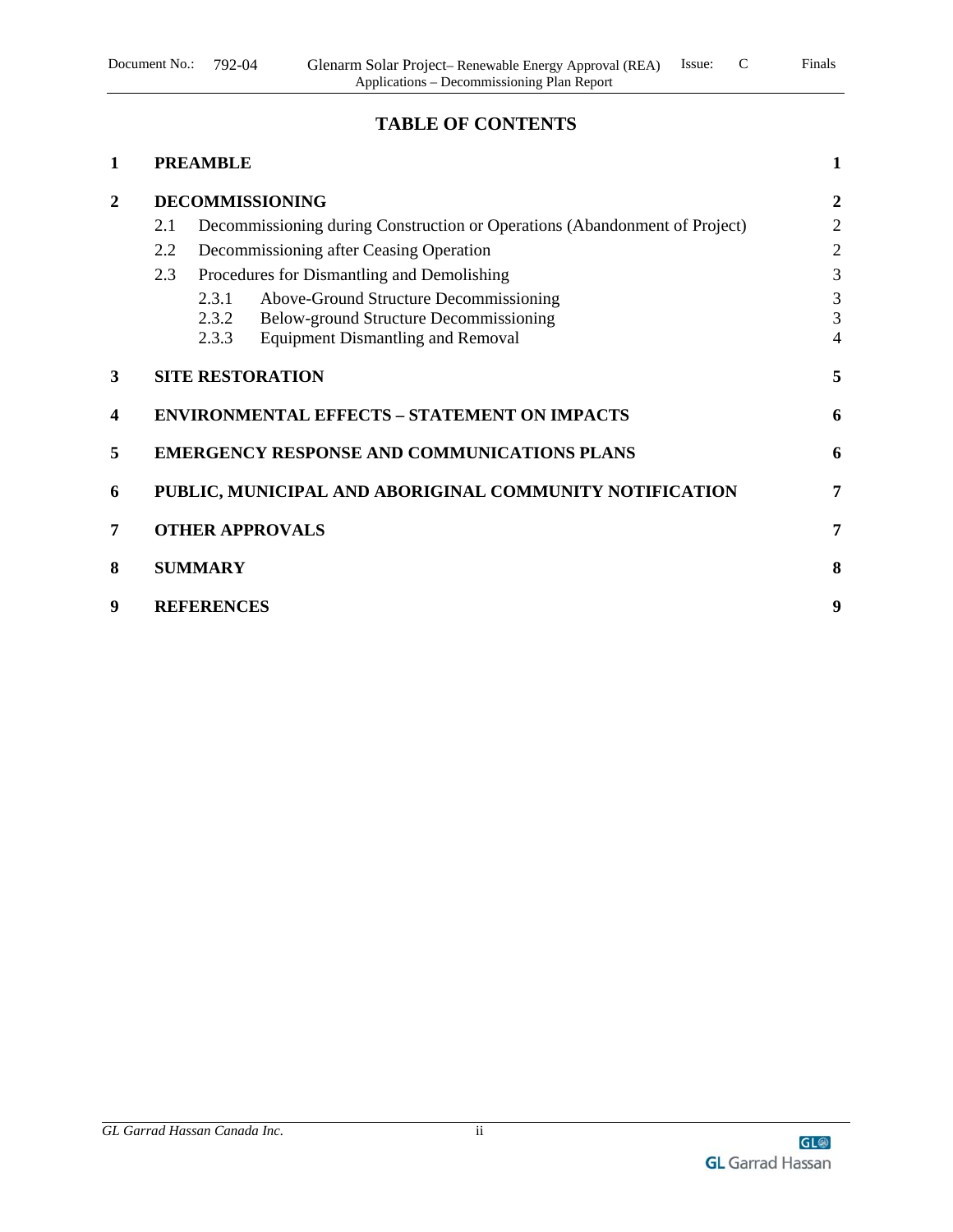#### **1 PREAMBLE**

SkyPower Glenarm LP is proposing to develop the Glenarm Solar Project which is subject to *Ontario Regulation 359/09* (Renewable Energy Approval (REA) [1] under Part V.0.1 of the *Ontario Environmental Protection Act* (EPA)) and *Regulation 521/10* [2]. SkyPower Glenarm LP has received a contract from the Ontario Power Authority (OPA) for the purchase of electricity generated by photovoltaic solar panels through the Province's Feed-in Tariff (FIT) Program. Canadian Solar Solutions Inc. is managing and coordinating the approvals process for SkyPower Glenarm LP. The Project is seeking a Renewable Energy Approval from the Ontario Ministry of the Environment (MOE).

This Decommissioning Plan Report has been prepared in accordance with Table 1 of *Ontario Regulation 359/09* and the MOE's "Technical Guide to Renewable Energy Approvals" (July 2011) [3].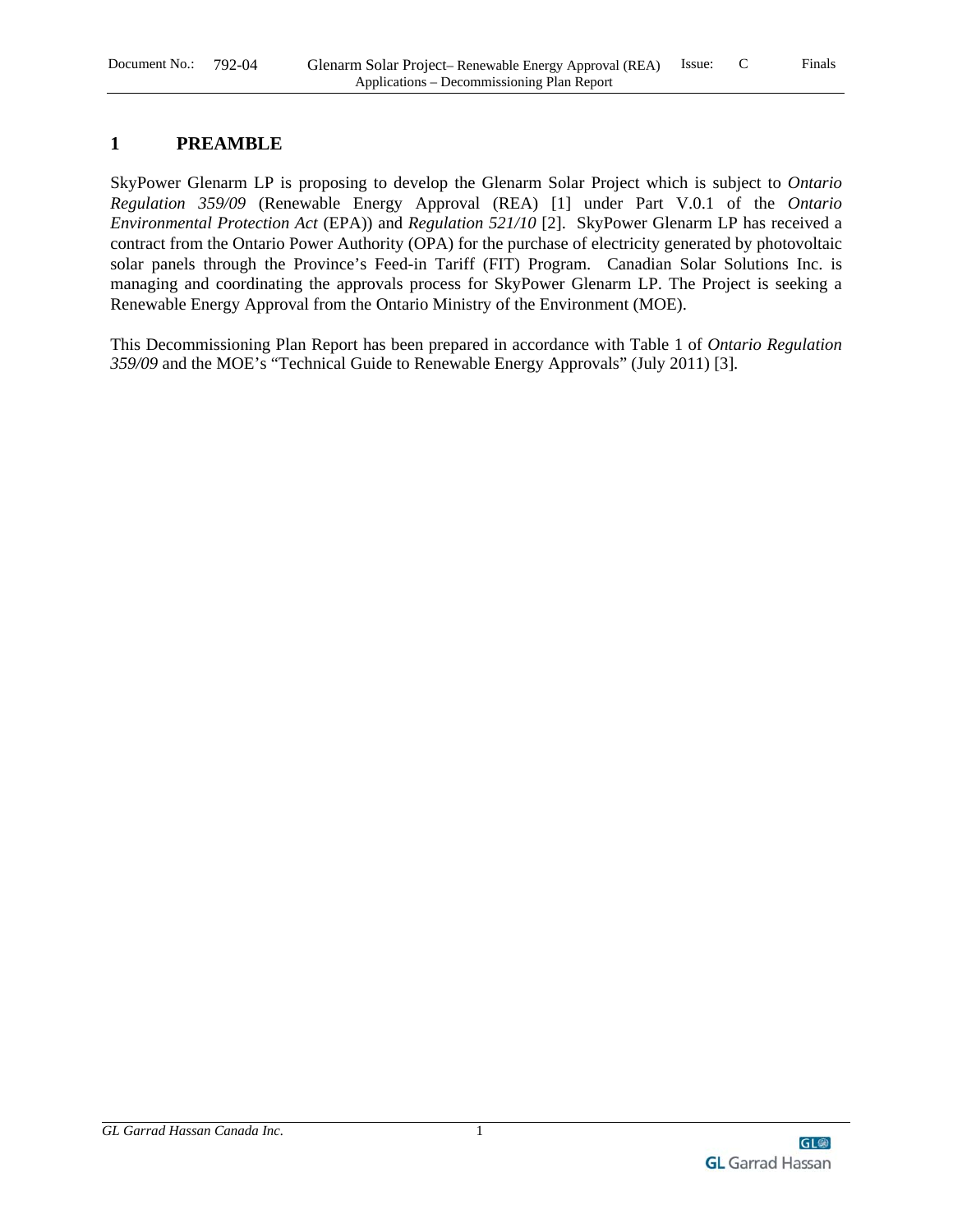#### **2 DECOMMISSIONING**

The Decommissioning Plan Report provides an overview of all the activities during the Decommissioning Phase of the Project, as well as activities related to the restoration of land and water and managing excess materials and waste. The following decommissioning plan will be implemented in the event that the Glenarm Solar Project is abandoned during construction or at the end of the Project's lifespan. Most of the materials in a solar power project are reusable or recyclable, and some equipment may have manufacturer take-back and/or recycling requirements. Through the Decommissioning Phase of the Project, the site will be returned to a suitable state for future use. The future use is anticipated to be similar to its present state; unused agricultural land. Materials such as the steel for racking and copper from the electrical infrastructure will be removed and recycled. The photovoltaic panels will be removed and either returned through manufacturer recycling protocols or refurbished and recycled if possible. Any remaining materials will be removed and disposed of at an appropriate location off site.

#### **2.1 Decommissioning during Construction or Operations (Abandonment of Project)**

It is extremely unlikely that the Project would be dismantled during construction or operations. In the event that the Project is abandoned during construction or during operations the dismantling of components in place and restoration of lands to pre-construction conditions will follow the same procedure as for the decommissioning at the end of Project life.

Dismantling activities would follow the following procedures:

- Notification to relevant agencies that the Project is halted and that the decommissioning plan will be implemented;
- Dismantle photovoltaic modules and support racks, using conventional construction equipment and trucks for hauling the parts off the premises;
- Remove the top 1 m of any foundations (as a minimum);
- Underground electrical lines shall be cut and the ends buried to approximately 1 m below grade, and left in place. These lines are inert and will have no negative impacts on the environment, soil or arboreal practices;
- Remove substation, if already installed; and
- Redistribute any remaining soil in excavated or cleared areas, re-seed exposed soils as necessary.

#### **2.2 Decommissioning after Ceasing Operation**

At the end of the Project's life, decommissioning will require dismantling of the components making up the solar energy facility. Components that will be dismantled or removed according to the decommissioning report include:

- Photovoltaic modules, panels and wiring;
- Racking systems and support structures;
- Inverters, transformers and generators;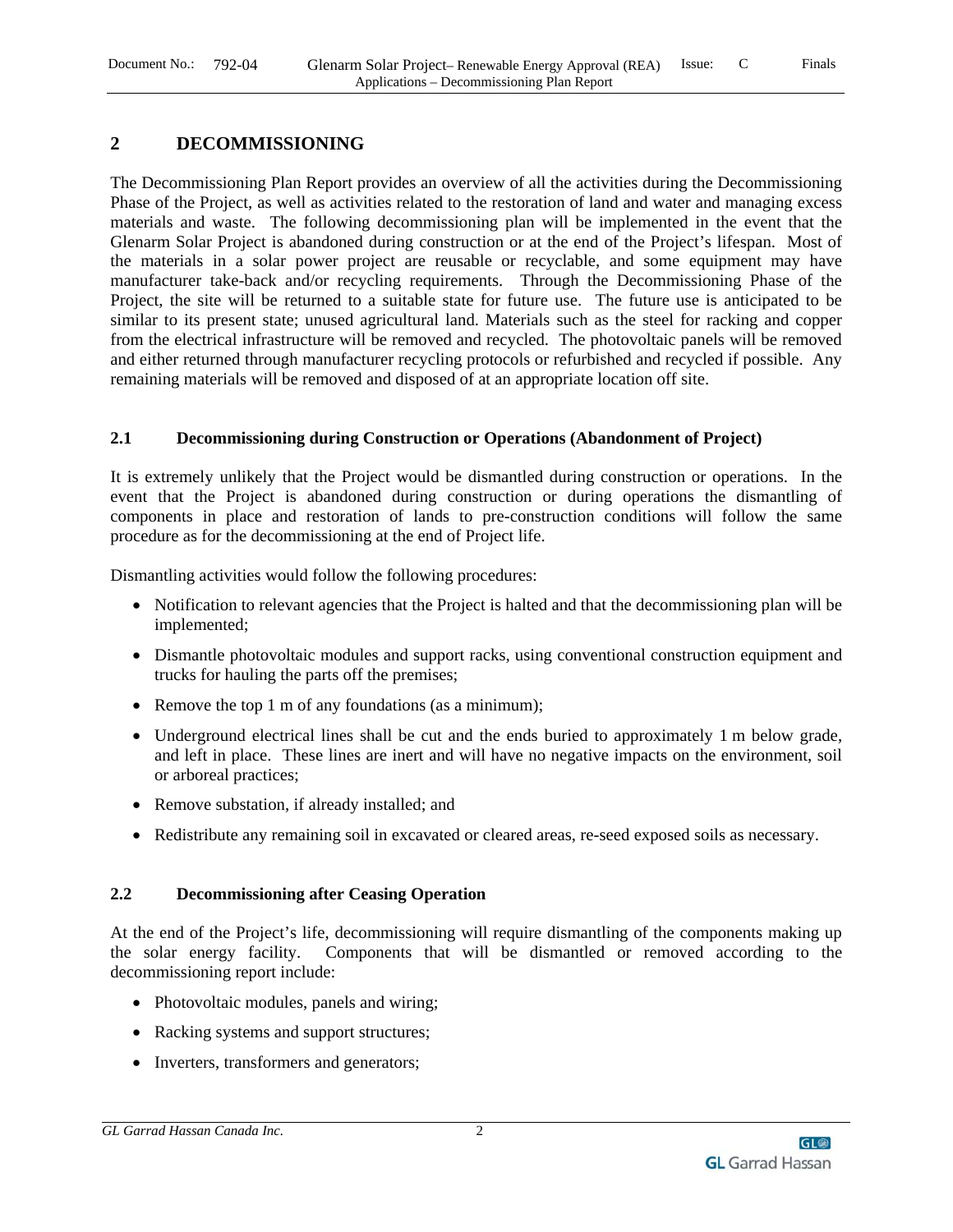- Concrete foundations (down to 1 m below grade);
- Temporary office trailers, if any;
- Transformer and overhead electrical network and electrical poles; and
- Safety fences.

#### **2.3 Procedures for Dismantling and Demolishing**

#### **2.3.1 Above-Ground Structure Decommissioning**

Decommissioning of the above-ground structures can be summarized as follows:

- The solar energy facility shall be disconnected from the utility power grid;
- Photovoltaic modules shall be disconnected from the site electrical network and removed from the support racks; PV modules shall be returned to the manufacturer, re-used, recycled, or safely disposed offsite;
- The racking systems shall be dismantled and re-used, recycled or safely disposed of offsite;
- Above-ground lines and poles that are not owned by Hydro One will be removed and will be filled with clean fill;
- Components from the communication tower shall be removed and re-used, recycled, or safely disposed offsite;
- Inverter, generators and transformers shall be disconnected and removed; these components shall be sent back to the manufacturer, re-used, recycled, or safely disposed offsite; and
- The transformer shall be decommissioned in an appropriate manner and in accordance with current standards and best practices, and demolished.

#### **2.3.2 Below-ground Structure Decommissioning**

The below-ground decommissioning of the Project can be summarized as follows:

- Underground electrical lines shall be cut and the ends buried to approximately 1 m below grade, and left in place. These lines are inert and will have no negative impacts on the environment, soil or arboreal practices; and
- Underground infrastructure and protective electrical structures involving concrete such as concrete electrical shelters and concrete pad foundations for inverters and transformers – shall be removed to a minimum depth of 1 m and the area which is affected shall be backfilled as necessary. Concrete deeper than 1 m may be left in place. Waste concrete shall be recycled offsite by a concrete recycler or crushed onsite and used as fill material.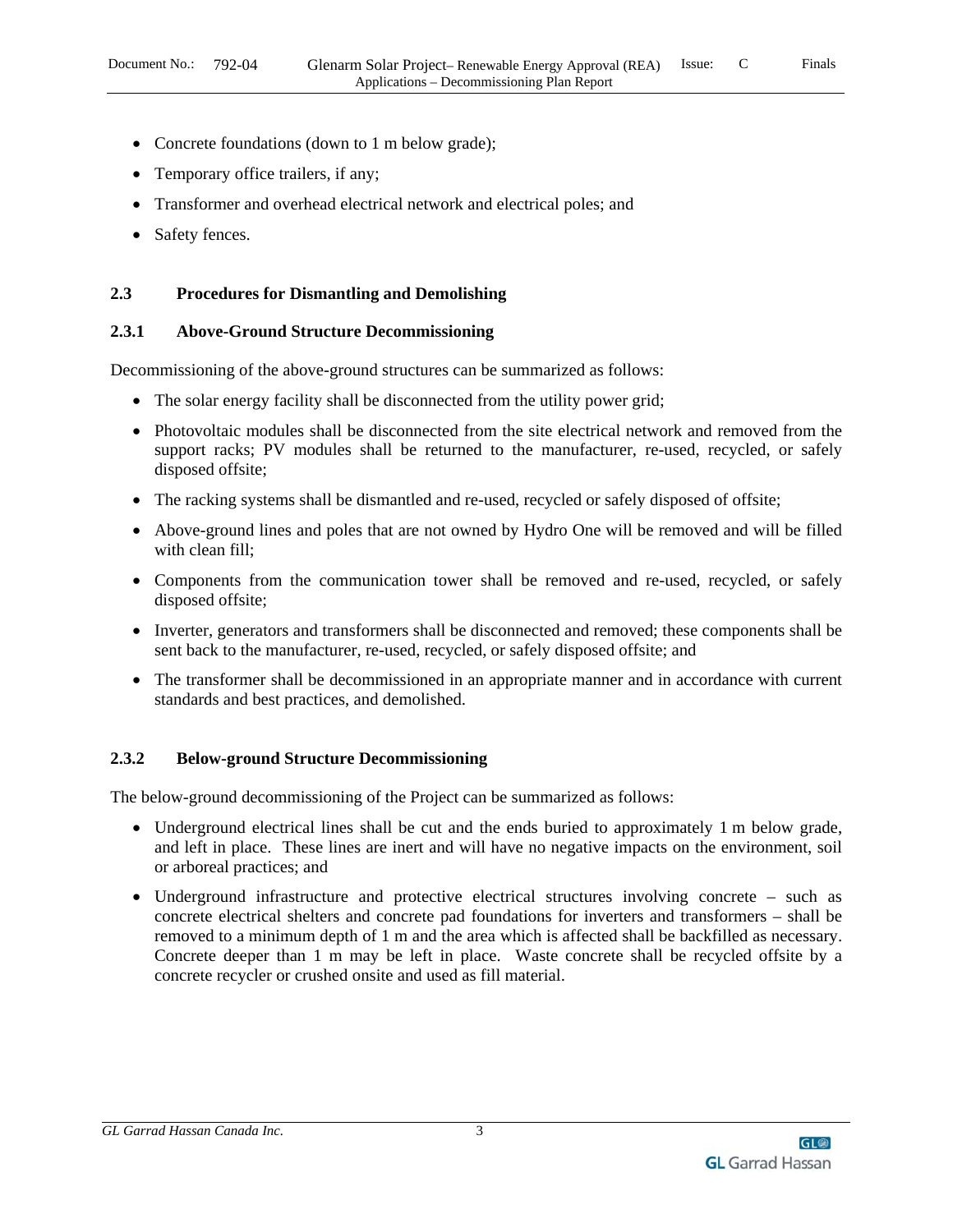#### **2.3.3 Equipment Dismantling and Removal**

This Decommissioning Plan assumes that the area will be re-converted to unused land, and thus the plan provides for the restoration of the areas used for the solar energy facility to return to their pre-Project conditions or to a state that is similar to its previous use.

The decommissioning will also weigh the different options and proceed with dismantling in a way that is safe, beneficial to the environment, and beneficial to the landowner.

If the facility is to be decommissioned and the solar energy facility is to be removed, the impacts will be similar to the Construction Phase, but in reverse sequence. For a detailed understanding of the construction activities, refer to the Construction Plan Report provided in this REA Application.

The components of the solar energy facility will be dismantled and removed by licensed subcontractors using similar techniques as those employed during the construction of the Project. Conventional construction equipment will be used to dismantle the components and the materials will be recycled or reused, where possible, or disposed of offsite at an approved and appropriate facility in accordance with provincial waste management regulations. Any wastes generated will be disposed of according to provincial waste management regulations.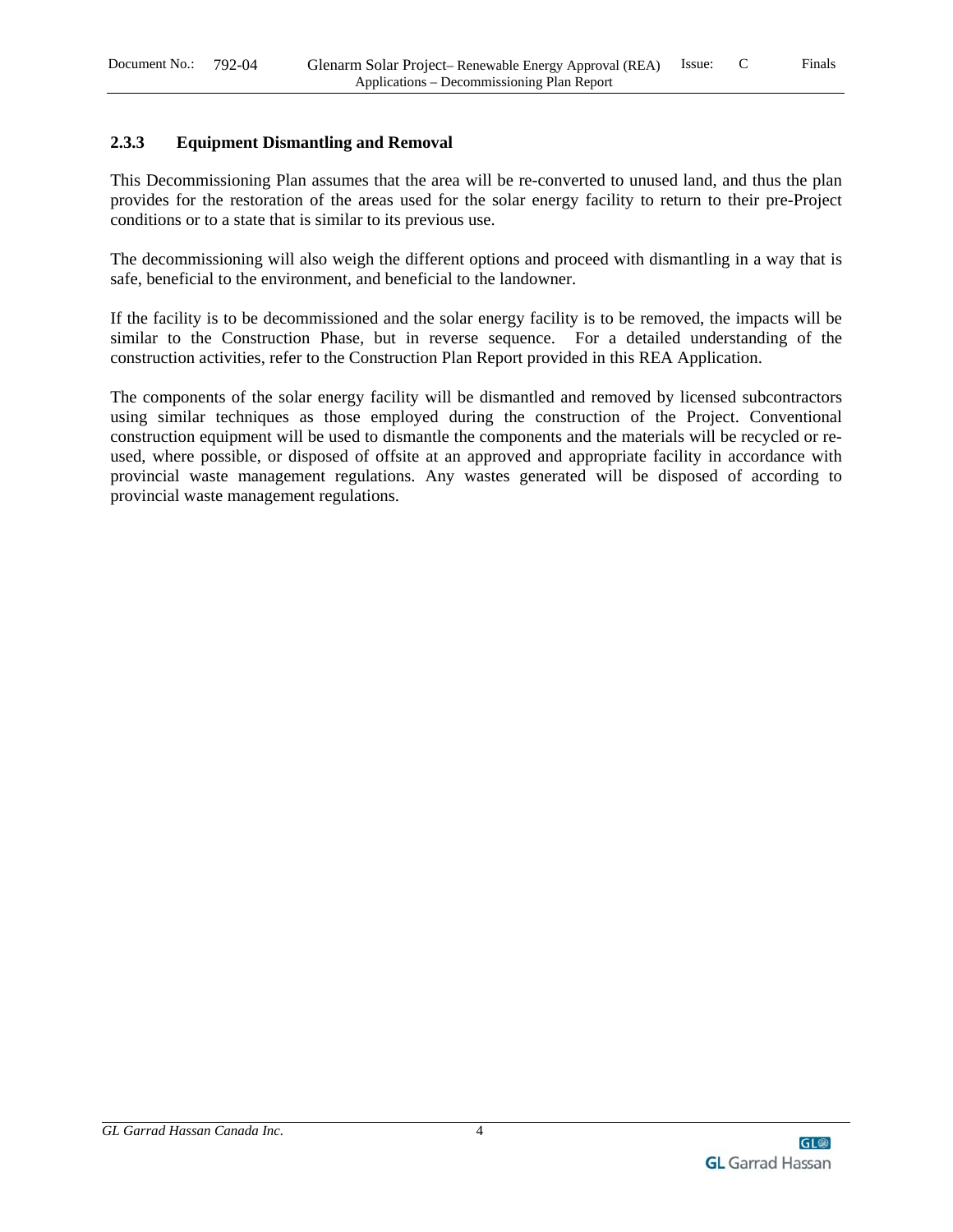#### **3 SITE RESTORATION**

After the decommissioning process is completed, the land will be returned to their former condition or future anticipated use. Restoration of lands is planned for the areas impacted by the location of photovoltaic modules, inverters, transformers, access roads, and laydown areas. It is expected that some soil disturbance will occur during decommissioning of the solar facility. This is likely to occur during removal and transportation of above and below-ground infrastructure and components. Disturbance may include mixing of soil profiles (topsoil and subsoil), compaction, rutting, erosion, and decrease of soil fertility

Once all infrastructure and components have been removed from the site, protection from erosion, improving soil fertility and soil structure will become the primary concern and the choice of crops should reflect these concerns. It is recommended that the rehabilitated lands be seeded with a legume-grass mixture for at least one to two years following decommissioning. Once this has been established, over time, the area will re-vegetate naturally to restore the site to pre-constructions conditions.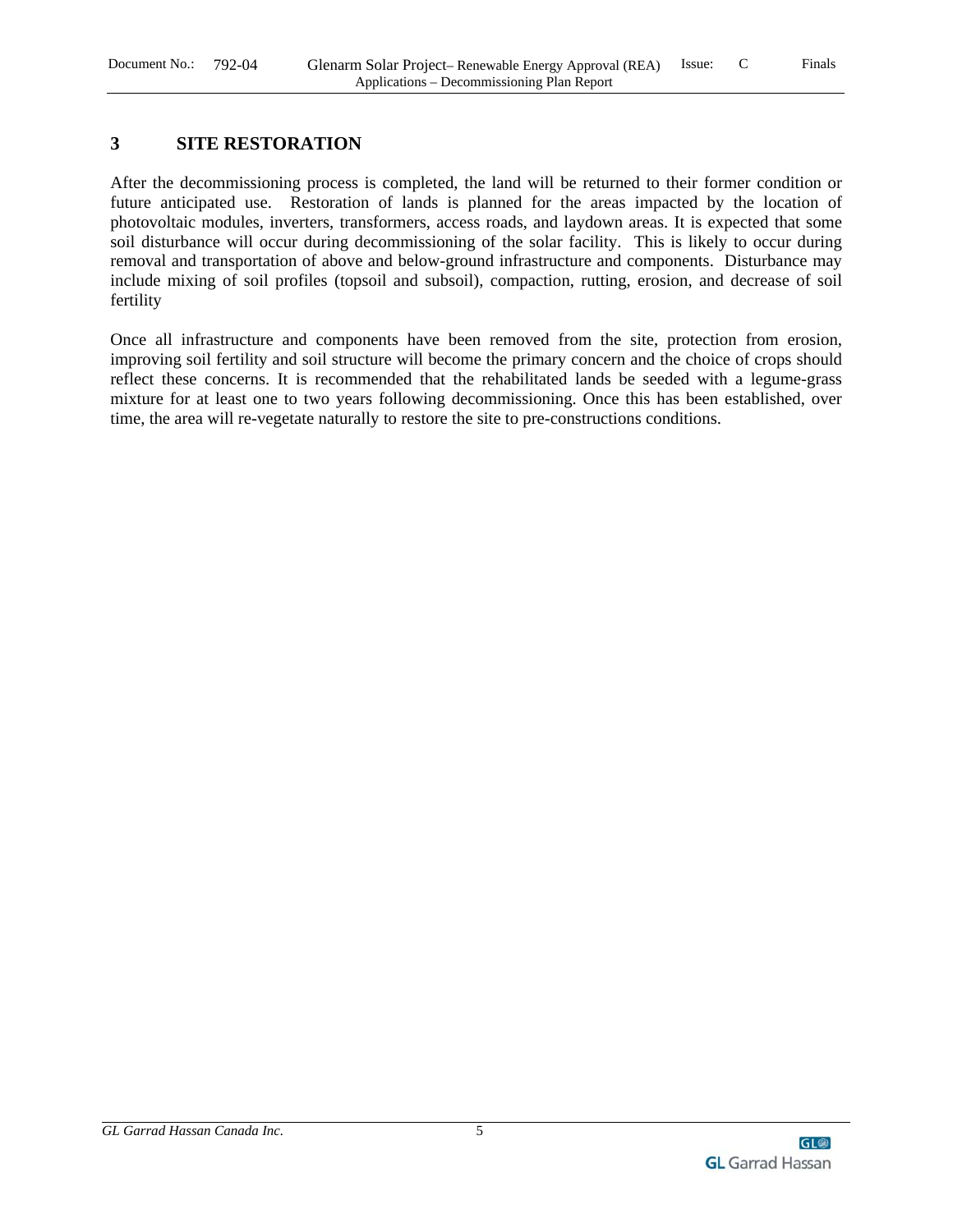#### **4 ENVIRONMENTAL EFFECTS – STATEMENT ON IMPACTS**

Many of the expected activities and equipment utilized during the initial construction of the Project are similar to those performed/used during decommissioning. Licensed contractors will be required to have an Environmental Management Plan (EMP) in place to ensure that natural features are protected during construction/decommissioning. Some of the key elements that are expected in the contractor's EMP include:

- Refueling and spill management for on-site equipment including spill kits, absorbent pads and safe refueling practices;
- Temporarily fenced areas around valued environmental features such as wetlands and water bodies, and exclusion of decommissioning works within these fenced areas;
- Storm water management especially in areas of disturbed soils such as silt fences, screening dams, and monitoring;
- Whenever feasible, construction activities during the Decommissioning Phase to take place during periods when the ground surface is best able to support construction equipment; and
- Replacement of topsoil stored onsite and re-vegetation of areas that were temporarily cleared where possible with native seed mixtures or with a mix of species similar to those on adjacent lands, in order to restore affected lands to their previous condition.

Please refer to the Construction Plan Report for the complete statement on impacts, as the environmental effects during decommissioning are similar to those during construction.

#### **5 EMERGENCY RESPONSE AND COMMUNICATIONS PLANS**

The Emergency Response and Communications Plans for Decommissioning are the same as the procedures found in more detail in the Design and Operations Report. Refer to section 7 of the Design and Operations Report for further detail.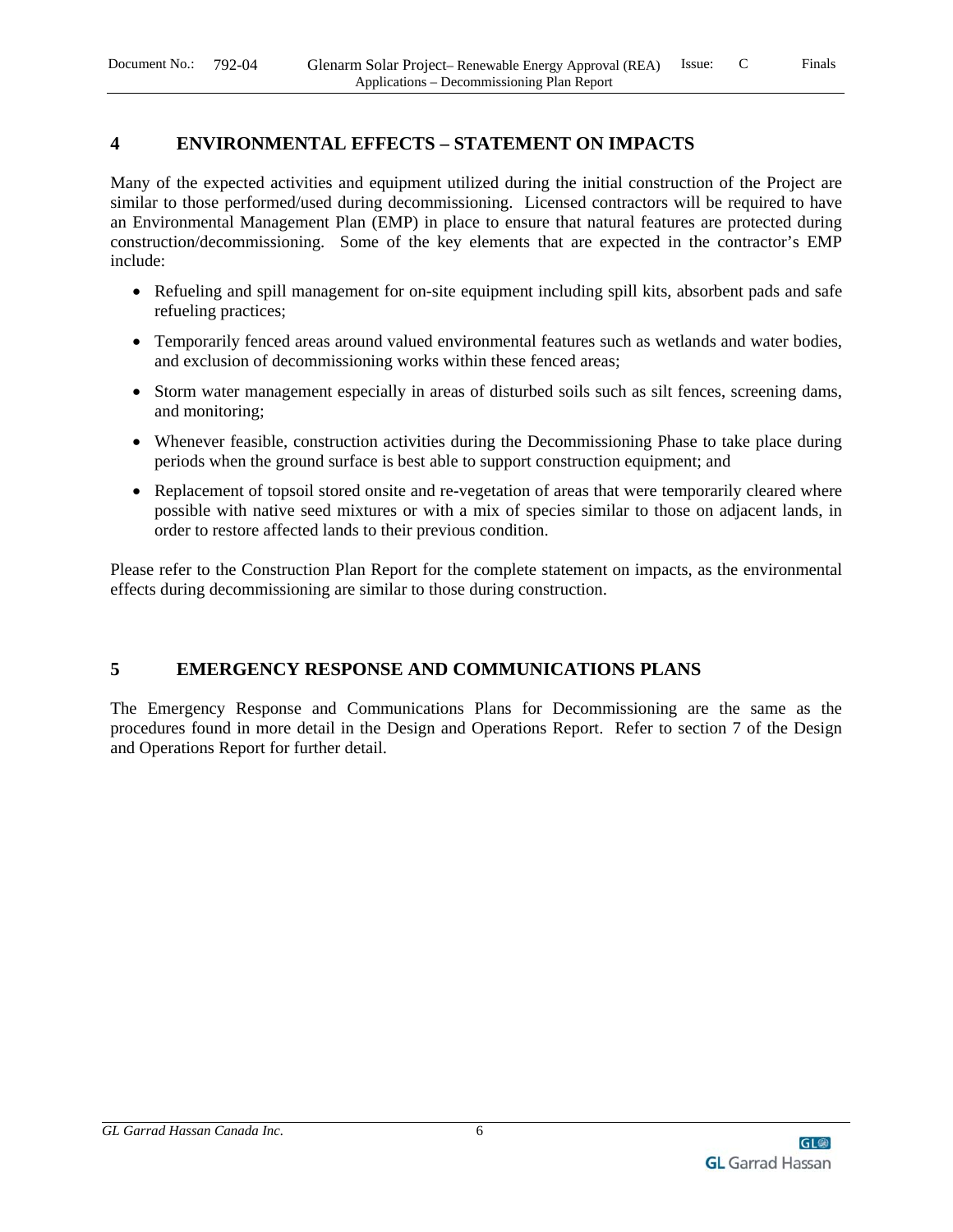#### **6 PUBLIC, MUNICIPAL AND ABORIGINAL COMMUNITY NOTIFICATION**

Decommissioning activities may require notification to stakeholders given their potential to increase traffic, noise, and general disturbance. In the eventuality of the decommissioning of the Project, Canadian Solar Solutions Inc. will update the list of stakeholders from the area to ensure that all new stakeholders are considered and are notified of the decommissioning activities. Local and provincial agencies will also be advised to discuss potential approvals required to engage in such activities. In accordance with the requirements of the REA, the stakeholder update would occur approximately 6 months prior to the start of the decommissioning activities.

#### **7 OTHER APPROVALS**

It is expected that decommissioning activities will require certain permits, similar to those required for construction, given the use of heavy machinery, trucks and oversized loads, and the potential for impacting the surrounding environment. Authorisations by the following agencies or entities may be required:

- City of Kawartha Lakes, Ontario;
- Kawartha Conservation Authority and/or Lake Simcoe Region Conservation Authority (if potential disturbance to watercourses);
- Ministry of Natural Resources; and
- Ministry of Environment.

Applications for the required approvals will be prepared prior to decommissioning and per the current regulations in place.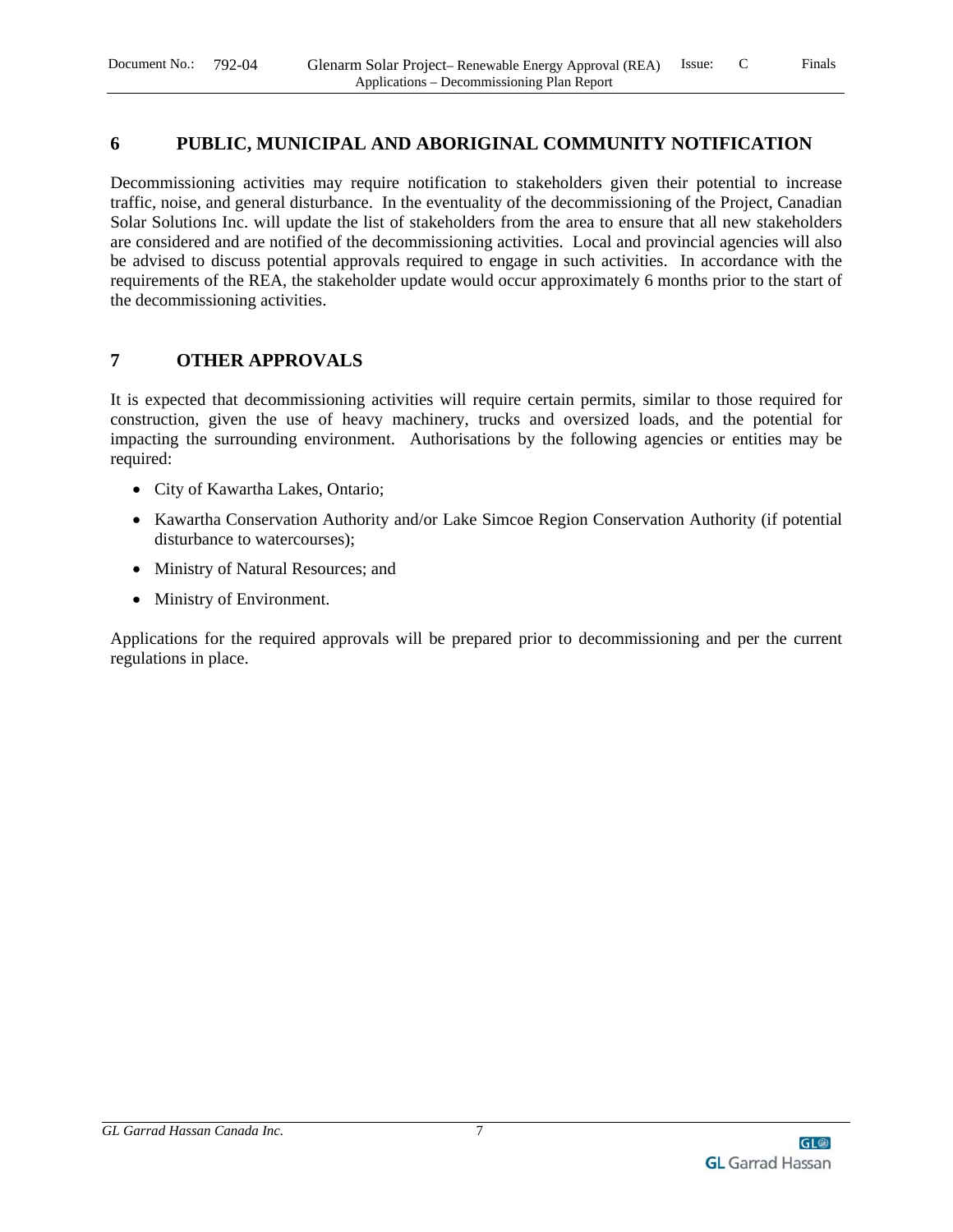#### **8 SUMMARY**

This Decommissioning Plan Report has been prepared in accordance with regulatory requirements subject to *Ontario Regulation 359/09* (Renewable Energy Approval (REA)) under Part V.0.1 of the *Ontario Environmental Protection Act* (EPA)).

This report has provided procedures for decommissioning during construction and after ceasing operations. These procedures include above and below-ground decommissioning and equipment dismantling and removal.

Sections discussing emergency response, communications plans, and public, municipal and aboriginal community notification have also been included herein.